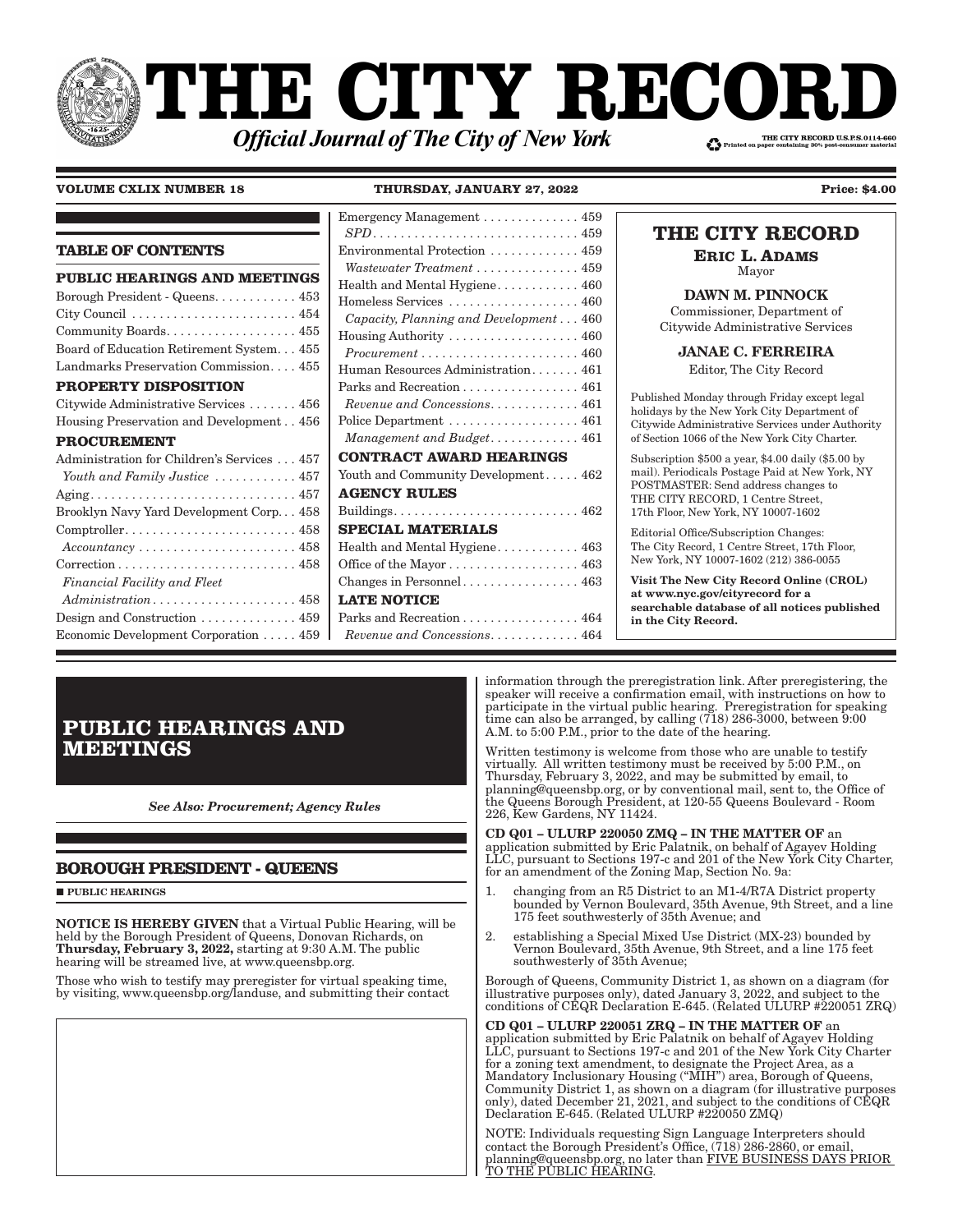Accessibility questions: (718) 286-2860, by: Thursday, January 27, 2022, 4:00 P.M.

 $69$   $cc$ 

 $-$  j27-f2

## **CITY COUNCIL**

#### **PUBLIC HEARINGS**

NOTICE IS HEREBY GIVEN that the Council has scheduled the following public hearing on the matter indicated below:

The Subcommittee on Zoning and Franchises will hold a public hearing, accessible both in person and remotely, on the following matters in the Chambers, City Hall, New York, N.Y. 10007, commencing at 10:00 A.M. on January 27, 2022. The hearing will be live-streamed on the Council's website at https:// council.nyc.gov/live/. Please visit https://council.nyc.gov/landuse/ in advance for information about how to testify and how to submit written testimony.

## 2892 NOSTRAND AVENUE REZONING

## BROOKLYN CB – 15 C 200329 ZMK

Application submitted by Mikerose Realty, Inc. pursuant to Sections 197-c and 201 of the New York City Charter for an amendment of the Zoning Map, Section No. 23b:

- 1. changing from an R3-2 District to an R6B District property bounded by a line 800 feet northerly of Avenue P, Nostrand Avenue, a line 700 feet northerly of Avenue P, and a line 110 feet westerly of Nostrand Avenue;
- 2. changing from an R3-2 District to an R7A District property bounded by a line 700 feet northerly of Avenue P, Nostrand Avenue, a line 300 feet northerly of Avenue P, and a line 110 feet westerly of Nostrand Avenue;
- 3. establishing within the proposed R6B District a C2-4 District bounded by a line 800 feet northerly of Avenue P, Nostrand Avenue, a line 700 feet northerly of Avenue P, and a line 110 feet westerly of Nostrand Avenue;
- 4. establishing within the proposed R7A District a C2-4 District bounded by a line 700 feet northerly of Avenue P, Nostrand Avenue, a line 540 feet northerly of Avenue P, and a line 110 feet westerly of Nostrand Avenue;

as shown on a diagram (for illustrative purposes only) dated August 16, 2021, and subject to the conditions of CEQR Declaration E-579.

#### 2892 NOSTRAND AVENUE REZONING

## BROOKLYN CB – 15 N 200328 ZRK

Application submitted by Mikerose Realty, Inc. pursuant to Section 201 of the New York City Charter, for an amendment of the Zoning Resolution of the City of New York, modifying APPENDIX F for the purpose of establishing a Mandatory Inclusionary Housing area.

Matter underlined is new, to be added;

Matter struck out is to be deleted;

Matter within # # is defined in Section 12-10;

\* \* \* indicates where unchanged text appears in the Zoning Resolution.

\* \* \*

\* \* \*

## APPENDIX F

Inclusionary Housing Designated Areas and Mandatory Inclusionary Housing Areas

BROOKLYN

Brooklyn Community District 15

\* \* \*



Area 2 - [date of adoption] - MIH Program Option 1 and Option 2

Portion of Community District 15, Brooklyn

## 2134 COYLE STREET REZONING

## BROOKLYN CB – 15 C 210239 ZMK

Application submitted by Coyle Properties LLC pursuant to Sections 197-c and 201 of the New York City Charter for an amendment of the Zoning Map, Section No. 29a:

- 1. eliminating from within an existing R4 District a C1-2 District bounded by a line 100 feet southerly of Avenue U, Coyle Street, a line 100 feet northerly of Avenue V, and a line midway between Ford Street and Coyle Street;
- 2. changing from an R4 District to an R6A District property bounded by a line 100 feet southerly of Avenue U, Coyle Street, a line 100 feet northerly of Avenue V, and a line midway between Ford Street and Coyle Street; and
- 3. establishing within the proposed R6A District a C2-4 District bounded by a line 100 feet southerly of Avenue U, Coyle Street, a line 100 feet northerly of Avenue V, and a line midway between Ford Street and Coyle Street;

as shown on a diagram (for illustrative purposes only) dated August 30, 2021, and subject to the conditions of CEQR Declaration E-620.

## 2134 COYLE STREET REZONING

## BROOKLYN CB – 15 N 210240 ZRK

Application submitted by Coyle Properties LLC pursuant to Section 201 of the New York City Charter, for an amendment of the Zoning Resolution of the City of New York, modifying APPENDIX F for the purpose of establishing a Mandatory Inclusionary Housing area.

Matter underlined is new, to be added; Matter struck out is to be deleted;

Matter within # # is defined in Section 12-10;

\* \* \* indicates where unchanged text appears in the Zoning Resolution.

\* \* \*

\* \* \*

\* \* \*

## APPENDIX F Inclusionary Housing Designated Areas and Mandatory

Inclusionary Housing Areas

BROOKLYN

Brooklyn Community District 15

\* \* \*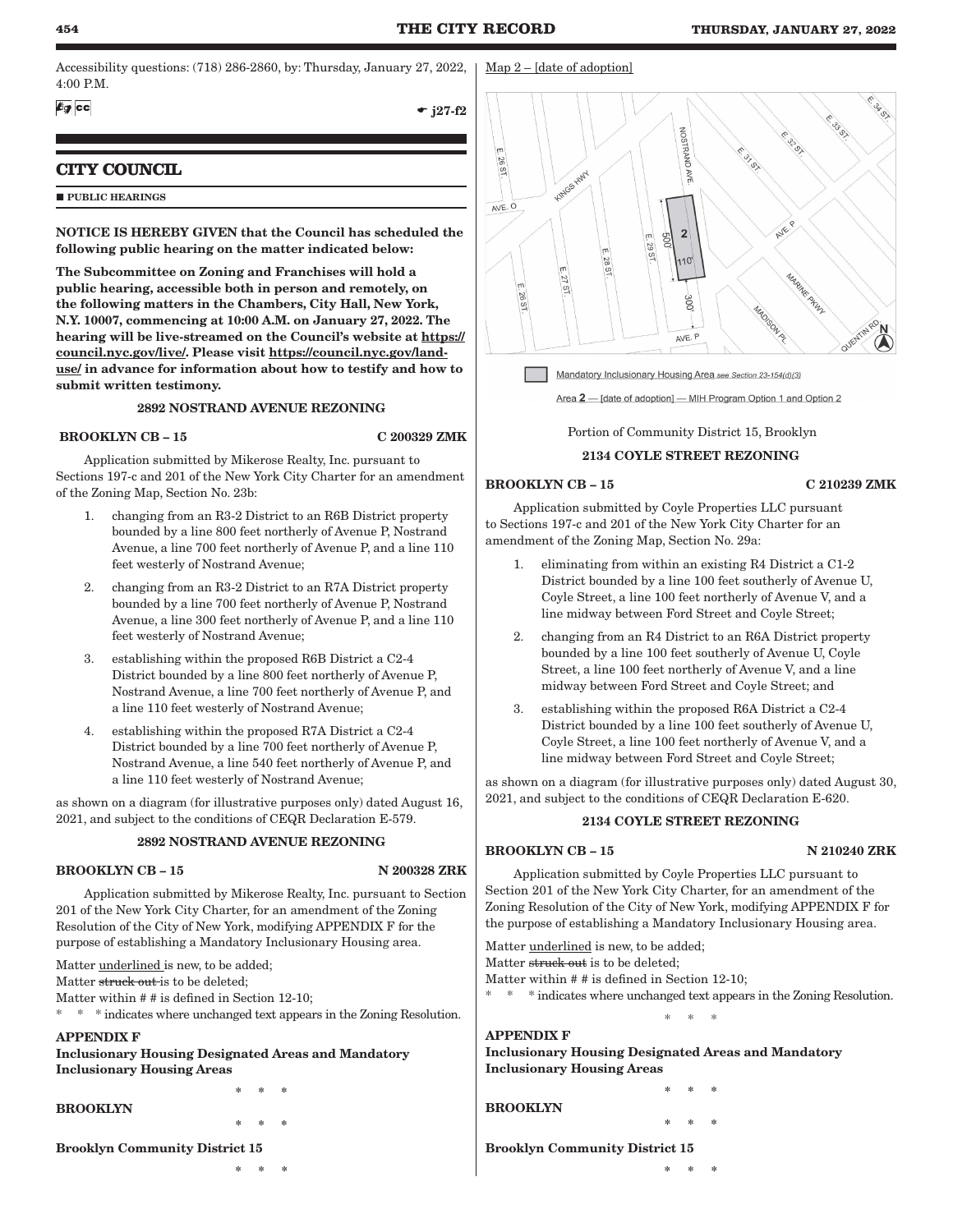#### Map 2 – [date of adoption]



Mandatory Inclusionary Housing Area see Section 23-154(d)(3)

Area # - [date of adoption] - MIH Program Option 1 and Option 2

Portion of Community District 15, Brooklyn 99-07 ASTORIA BOULEVARD COMMERCIAL OVERLAY

#### QUEENS CB – 3 C 210189 ZMQ

Application submitted by 99-20 Realty Corp., pursuant to Sections 197-c and 201 of the New York City Charter for the amendment of the Zoning Map, Section No. 9c, establishing within the existing R3-2 District a C2-3 District bounded by 27th Avenue, 100th Street, Astoria Boulevard, and 99th Street, as shown on a diagram (for illustrative purposes only) dated August 30, 2021, and subject to the conditions of CEQR Declaration E-640.

For questions about accessibility and requests for additional accommodations, please contact swerts@council.nyc.gov or nbenjamin@council.nyc.gov or (212) 788-6936 at least three (3) business days before the hearing.

Accessibility questions: Kaitlin Greer, kgreer@council.nyc.gov, by: Monday, January 24, 2022, 3:00 P.M.

## $\circ$   $\circ$

j21-27

## **COMMUNITY BOARDS**

**PUBLIC HEARINGS** 

NOTICE IS HEREBY GIVEN that the following matters have been scheduled for public hearing by Community Board:

#### BOROUGH OF BROOKLYN

COMMUNITY BOARD NO. 01 – Tuesday, February 1, 2022, at 6:30 P.M., Community Board #1 Public Hearing, via WEBEX (While we cannot meet in person, we will be meeting virtually. Below are options for you to connect.) All persons who wish to speak or submit testimony, MUST SIGN UP PRIOR to the meeting by 2:00 P.M. NOTE --- All persons who wish to speak during the meeting --- Please see form: https://www1.nyc. gov/site/brooklyncb1/meetings/speaker-request-form.page.

Meeting address for Attendees

https://nyccb.webex.com/nyccb/j.php?MTID=mf8196f1c31fb317a b9537a1c6fa6eaab Meeting number: 2332 241 4572

Meeting Password: q3aYTP3YUt3 Audio conference: United States Toll New York +1-646-992-2010

Access code : 2332 241 4572

**PRESENTATION:** Broadway Triangle (Application No. C 220209 HAK) - This is a public application by HPD requesting a UDAAP designation and disposition of City-Owned property, to facilitate the development of a new nine-story rental residential building with approximately 29 units of affordable housing, located at 29-31 Bartlett Street, located in CD 1 Williamsburg, Brooklyn. Presenters: Charlie Stewart, St. Nicks Alliance, Frank Lang, St. Nicks Alliance, Makeda Marshall-NeSmith, NYC Department of Housing Preservation and Development

Accessibility questions: CB#1, (718) 389-0009, bk01@cb.nyc.gov, by: Tuesday, February 1, 2022, 2:00 P.M.

**NOTICE IS HEREBY GIVEN** that the following matters have been scheduled for public hearing by Community Board:

#### BOROUGH OF BRONX

COMMUNITY BOARD NO. 01 - Thursday, January 27, 2022, 6:00 P.M., via webex.

Meeting Link: https://nyccb.webex.com/nyccb/j.php?MTID=m01e2b27e8 36e4b176a78c6b0ce4b6a04 Meeting Number (access code): 2338 914 5888

Meeting Password: JnBQji235tc

NYS Renewable Energy Project Presenters: 1. NYSERDA; 2. Champlain Hudson Power Express and, 3. Clean Path New York.

 $\div$  j27

## **BOARD OF EDUCATION RETIREMENT SYSTEM**

**MEETING** 

#### Meeting Cancellation

The Board of Education Retirement System Board of Trustees Meeting, originally scheduled, for Thursday, January 27, 2022, from 4:00 P.M. - 6:00 P.M., via Webex, has been **cancelled.** 

j19-27

## **LANDMARKS PRESERVATION COMMISSION**

#### **PUBLIC HEARINGS**

NOTICE IS HEREBY GIVEN that, pursuant to the provisions of Title 25, Chapter 3 of the Administrative Code of the City of New York (Sections 25-303, 25-307, 25-308, 25-309, 25-313, 25-318, 25-320), on Tuesday, February 8, 2022, the Landmarks Preservation Commission (LPC or agency), will hold a public hearing by teleconference with respect to the properties list below, and then followed by a public meeting.

The final order and estimated times for each application will be posted on the Landmarks Preservation Commission website, the Friday before the hearing. Please note that the order and estimated times are subject to change. The teleconference will be by the Zoom app and will be live streamed on the LPC's YouTube channel, www.youtube.com/nyclpc. Members of the public should observe the meeting on the YouTube channel and may testify on particular matters by joining the meeting using either the Zoom app or by calling in from any phone. Specific instructions on how to observe and testify, including the meeting ID and password, and the call-in number, will be posted on the agency's website, under the "Hearings" tab, https://www1.nyc.gov/site/lpc/ hearings/hearings.page, on the Monday before the public hearing. Any person requiring language assistance services or other reasonable accommodation in order to participate in the hearing or attend the meeting, should contact the LPC, by contacting Sasha Sealey, Community and Intergovernmental Affairs, at ssealey@lpc.nyc.gov, at least five (5) business days before the hearing or meeting. Please note: Due to the City's response to COVID-19, this public hearing and meeting is subject to change and/or cancellation.

922 Albemarle Road - Prospect Park South Historic District LPC-22-03231 - Block 5112 - Lot 8 - Zoning: R1-2 CERTIFICATE OF APPROPRIATENESS A free-standing house, designed by Benjamin Driesler and built in

1909. Application is to replace windows and install a skylight.

#### 160 Marlborough Road - Prospect Park South Historic District LPC-22-05801 - Block 5118 - Lot 13 - Zoning: R1-2 CERTIFICATE OF APPROPRIATENESS

A Mediterranean style house, designed by Robert Bryson and Carroll Pratt and built in 1905 with the porch enclosed c. 1951. Application is to modify window openings, replace windows and alter the roof.

39-38 45th Street - Sunnyside Gardens Historic District LPC-22-04661 - Block 155 - Lot 78 - Zoning: R4 CERTIFICATE OF APPROPRIATENESS A simplified Colonial Revival style rowhouse, designed by Clarence

Stein and Henry Wright and built in 1926. Application is to install skylights.

 j24-f1 Hardway and built in 1915. Application is to legalize modifications to 259 Hollywood Avenue - Douglaston Historic District LPC-19-36781 - Block 8046 - Lot 33 - Zoning: R1-2 CERTIFICATE OF APPROPRIATENESS A vernacular Colonial Revival style house, designed by George J.

 $cc$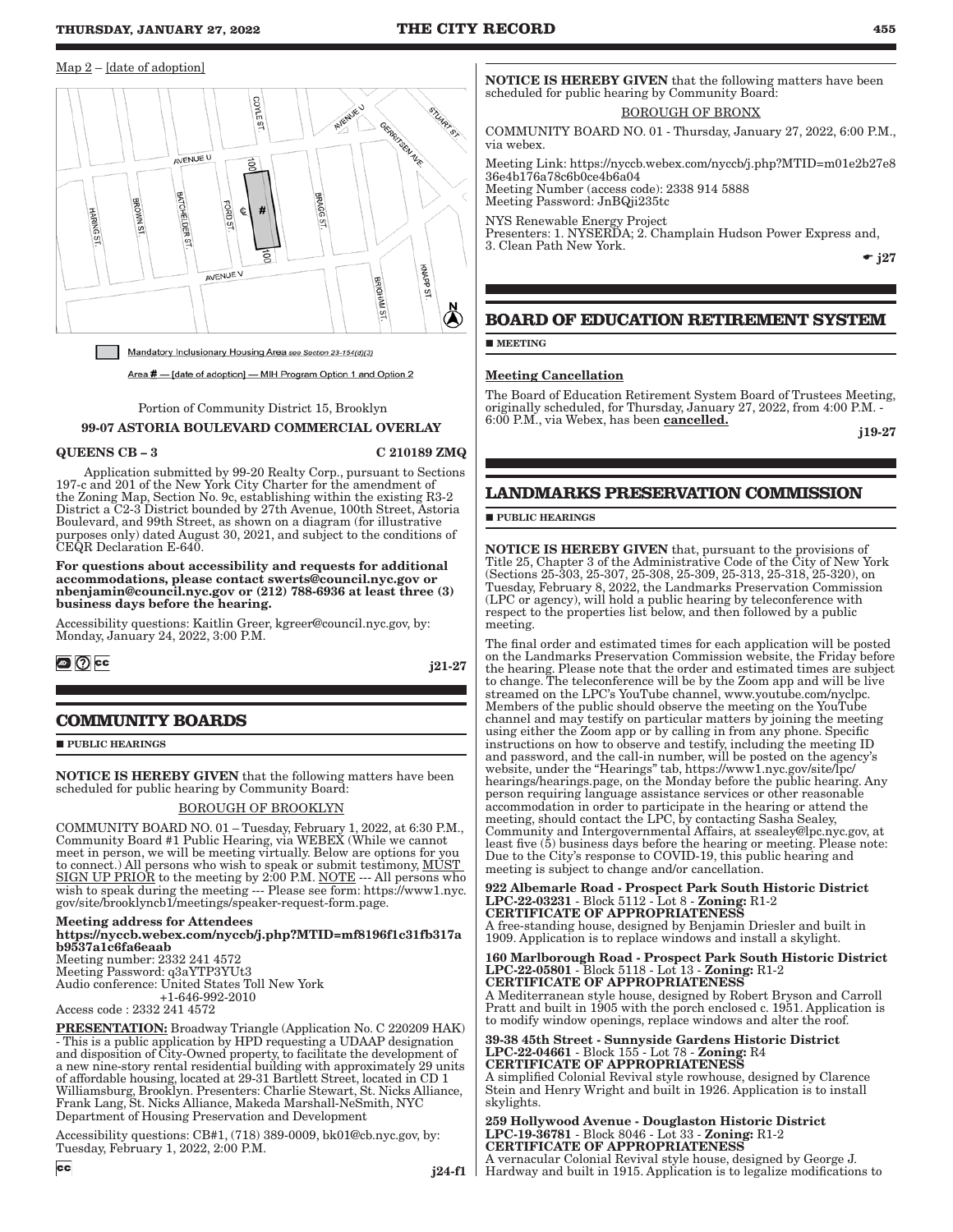the porch, a window opening and driveway; legalize the installation of windows and a fence, the removal of mature trees and shutters, and the construction of a retaining wall, all without Landmarks Preservation Commission permit(s), and legalize the construction of a deck in non-compliance with Landmarks Preservation Commission permit(s).

#### 25 East 11th Street - Greenwich Village Historic District LPC-22-05846 - Block 569 - Lot 31 - Zoning: R7-2 CERTIFICATE OF APPROPRIATENESS

A Greek Revival style rowhouse, built in 1842-1845. Application is to construct rear yard and rooftop additions, and alter the façade.

#### 428 West 20th Street - Chelsea Historic District LPC-22-01004 - Block 717 - Lot 7502 - Zoning: R7B CERTIFICATE OF APPROPRIATENESS

An Italianate style residence, built in 1857. Application is to construct a rooftop addition.

#### 44-54 9th Avenue and 351-355 West 14th Street - Gansevoort Market Historic District

LPC-22-06133 - Block 738 - Lot 1, 8 - Zoning: C6-2A CERTIFICATE OF APPROPRIATENESS

A row of Greek Revival style rowhouses, with stores built c. 1845-46 and a row of Greek Revival style town houses, with stores built c. 1842-44. Application is to reconstruct facades.

#### 541 Columbus Avenue (aka 61 West 86th Street) - Upper West Side/Central Park West Historic District LPC-21-06610 - Block 1200 - Lot 1 - Zoning: R10A CERTIFICATE OF APPROPRIATENESS

A Romanesque Revival style flats building, designed by John G. Prague and built in 1888-1889. Application is to replace ground infill.

#### 21 East 63rd Street - Upper East Side Historic District LPC-22-06084 - Block 1378 - Lot 113 - Zoning: C5-1 CERTIFICATE OF APPROPRIATENESS

A Beaux-Arts style rowhouse, built in 1900 and designed by Buchman and Fox and altered in 1980. Application is to remove the stoop, alter the ground floor and modify the areaway walls and ironwork.

j25-f7

NOTICE IS HEREBY GIVEN that, pursuant to the provisions of Title 25, Chapter 3 of the Administrative Code of the City of New York (Sections 25-303, 25-307, 25-308, 25-309, 25-313, 25-318, 25-320) on Tuesday, February 1, 2022, the Landmarks Preservation Commission (LPC or agency), will hold a public hearing by teleconference, with respect to the properties list below, and then followed by a public meeting.

The final order and estimated times for each application will be posted on the Landmarks Preservation Commission website, the Friday before the hearing. Please note that the order and estimated times are subject to change. The teleconference will be by the Zoom app and will be live streamed on the LPC's YouTube channel, www.youtube.com/nyclpc. Members of the public should observe the meeting on the YouTube channel and may testify on particular matters by joining the meeting using either the Zoom app or by calling in from any phone. Specific instructions on how to observe and testify, including the meeting ID and password, and the call-in number, will be posted on the agency's website, under the "Hearings" tab, https://www1.nyc.gov/site/lpc/ hearings/hearings.page, on the Monday before the public hearing. Any person requiring language assistance services or other reasonable accommodation in order to participate in the hearing or attend the meeting should contact the LPC, by contacting Sasha Sealey, Community and Intergovernmental Affairs, at ssealey@lpc.nyc.gov, at least five (5) business days before the hearing or meeting. Please note: Due to the City's response to COVID-19, this public hearing and meeting is subject to change and/or cancellation.

#### 175 Clinton Street - Brooklyn Heights Historic District LPC-22-03940 - Block 276 - Lot 20 - Zoning: R6 CERTIFICATE OF APPROPRIATENESS

A Greek Revival style rowhouse, built in 1840-1849, and altered in 1870 with eclectic details. Application is to replace windows, install a balcony, and alter the rooftop, rear extension and rear façade.

#### 90 Charles Street - Greenwich Village Historic District LPC-21-10678 - Block 620 - Lot 52 - Zoning: R6, C1-6 CERTIFICATE OF APPROPRIATENESS

A Greek Revival style rowhouse, designed by Levi Onderdonk and built in 1847. Application is to construct rear yard and rooftop additions, excavate the rear yard, and apply stucco to the front façade.

#### 770 Broadway - NoHo Historic District LPC-22-05900 - Block 554 - Lot 1 - Zoning: C6-2 CERTIFICATE OF APPROPRIATENESS

A Renaissance Revival style department store, designed by D.H. Burnham & Co., and built in 1903-07, with an addition built in 1924-25. Application is to install sliding doors.

Jumel Terrace; West 162nd Street - Jumel Terrace Historic District

LPC-22-05047 - Block - Lot - Zoning: R7-2 BINDING REPORT

Two sites, located on concrete sidewalks within the historic district. Application is to install historical marker signs.

j18-31

# **PROPERTY DISPOSITION**

## **CITYWIDE ADMINISTRATIVE SERVICES**

**SALE** 

The City of New York in partnership with PropertyRoom.com posts vehicle and heavy machinery auctions online every week, at: https://www.propertyroom.com/s/nyc+fleet

All auctions are open,, to the public and registration is free. Vehicles can be viewed in person, at:

Kenben Industries Ltd., 1908 Shore Parkway, Brooklyn, NY 11214 Phone: (718) 802-0022

No previous arrangements or phone calls are needed to preview. Hours are Monday and Tuesday from 10:00 A.M. – 2:00 P.M.

f23-a4

## **HOUSING PRESERVATION AND DEVELOPMENT**

**PUBLIC HEARINGS** 

All Notices Regarding Housing Preservation and Development Dispositions of City-Owned Property, appear in the Public Hearing Section.

j5-d30

# **PROCUREMENT**

#### *"Compete To Win" More Contracts!*

*Thanks to a new City initiative - "Compete To Win" - the NYC Department of Small Business Services offers a new set of FREE services to help create more opportunities for minority and Women-Owned Businesses to compete, connect and grow their business with the City. With NYC Construction Loan, Technical Assistance, NYC Construction Mentorship, Bond Readiness, and NYC Teaming services, the City will be able to help even more small businesses than before.*

*Win More Contracts, at nyc.gov/competetowin*

*"The City of New York is committed to achieving excellence in the design and construction of its capital program, and building on the tradition of innovation in architecture and engineering that has contributed,, to the City's prestige as a global destination. The contracting opportunities for construction/construction services and construction-related services that appear in the individual agency listings below reflect that commitment to excellence."*

## HHS ACCELERATOR PREQUALIFICATION

To respond to human services Requests for Proposals (RFPs), in accordance with Section 3-16 of the Procurement Policy Board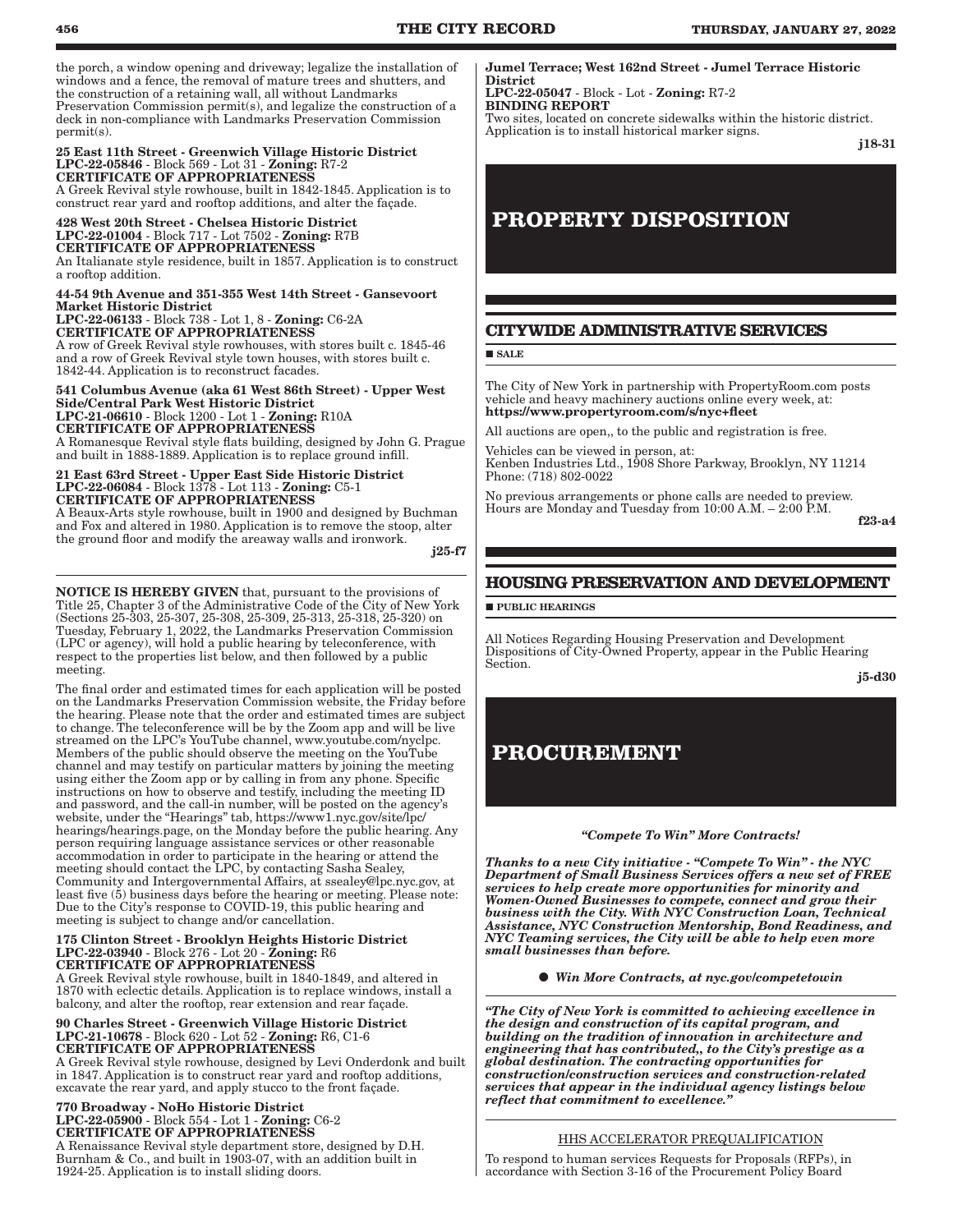Rules of the City of New York ("PPB Rules"), vendors must first complete and submit an electronic HHS Accelerator Prequalification Application using the City's PASSPort system. The PASSPort system is a web-based system maintained by the City of New York for use by its Mayoral Agencies to manage procurement. Important business information collected in the Prequalification Application is required every three years. Documents related to annual corporate filings must be submitted on an annual basis to remain eligible to compete. Prequalification applications will be reviewed to validate compliance with corporate filings and organizational capacity. Approved organizations will be eligible to compete and would submit electronic proposals through the PASSPort system. The PASSPort Public Portal, which lists all RFPs, including HHS RFPs that require HHS Accelerator Prequalification, may be viewed, at https://passport. cityofnewyork.us/page.aspx/en/rfp/request\_browse\_public. All current and prospective vendors should frequently review information listed on roadmap to take full advantage of upcoming opportunities for funding. For additional information about HHS Accelerator Prequalification and PASSPort, including background materials, user guides and video tutorials, please visit https://www1.nyc.gov/site/mocs/systems/ about-go-to-passport.page.

## **ADMINISTRATION FOR CHILDREN'S SERVICES**

#### **INTENT TO AWARD**

*Services (other than human services)*

AUDIT SERVICES NAE - Negotiated Acquisition - Other - PIN#06822N0008 - Due 2-7-22 at 7:00 P.M.

ACS, intends to enter into a Negotiated Acquisition Extension with Valles Vendiola LLP, to provide Audit Services for the term of November 1, 2021 through October 31, 2022, in the amount of \$3,570,982.

Negotiated Acquisition Extension is the only way by which continuity of existing project work can be maintained.

j26-f2

## **YOUTH AND FAMILY JUSTICE**

#### **INTENT TO AWARD**

*Services (other than human services)*

RAISE THE AGE CONSULTING SERVICES - Negotiated Acquisition - Other - PIN# 06822N0009 - Due 2-7-22 at 8:00 P.M.

Negotiated Acquisition Extension of Consulting Services related to implementation of Raise the Age legislation, which treats all arrested 16 and 17 year-olds as juveniles rather than adults. As a result of the COVID-19 pandemic, ACS operations relating to full planning and implementation of Raise the Age have been delayed. This Negotiated Acquisition Extension with KPMG, LLP will extend services until October 31, 2022, to allow for continued implementation of Raise the Age.

The Administration for Children's Services, is extending this Project Management Support to continue to develop the infrastructure and systems needed to best serve our expanded population into the future.

j24-31

## **AGING**

**AWARD** 

*Human Services*/*Client Services*

PROVIDE OLDER ADULT CENTER SERVICES - Competitive Sealed Proposals/Pre-Qualified List - PIN#12521P0019045 - AMT: \$7,764,669.00 - TO: ARC XVI Fort Washington Inc, 4111 Broadway, New York, NY 10033.

DFTA ID: C05

Older Adult Centers (OAC) provide an outlet aimed at socialization for community-dwelling older adults and prevent them from being isolated and disenfranchised. Older Adults engage in various programs and participate classes and activities including but not limited to art, music, dance, chronic disease self-management classes, nutrition workshops, benefits screenings, technology classes; recreational trips, transportation services; and congregate meals.

ARC A. Philip Randolph Center, 108 West 146th Street, New York, NY 10033

ARC XVI Central Harlem Center, 120 West 140th Street, New York, NY 10030

ARC XVI Fort Washington Center

 $-$  j27

PROVIDE OLDER ADULT CENTER SERVICES - Competitive Sealed Proposals/Pre-Qualified List - PIN#12521P0019081 - AMT: \$5,834,547.00 - TO: Cothoa Luncheon Club Inc, 2005 Amsterdam Avenue, New York, NY 10032-5013.

## DFTA ID: C26

Older Adult Centers (OAC) provide an outlet aimed at socialization for community-dwelling older adults and prevent them from being isolated and disenfranchised. Older Adults engage in various programs and participate classes and activities including but not limited to art, music, dance, chronic disease self-management classes, nutrition workshops, benefits screenings, technology classes; recreational trips, transportation services; and congregate meals.

Cothoa Luncheon Club & Polo Grounds Satellite (MN10) OAC, 2965 Frederick Douglass Boulevard, New York, NY 10039

M M Bethune and R.J. Rangel (MN10) OACs, 1970 Amsterdam Avenue, New York, NY 10032

 $\div$  j27

PROVIDE OLDER ADULT CENTER SERVICES - Competitive Sealed Proposals/Pre-Qualified List - PIN#12521P0019133 - AMT: \$1,788,186.00 - TO: Southside United Housing Development Fund Corporate, 434 South 5th Street, Brooklyn, NY 11211.

#### DFTA ID: C71

Older Adult Centers (OAC) provide an outlet aimed at socialization for community-dwelling older adults and prevent them from being isolated and disenfranchised. Older Adults engage in various programs and participate classes and activities including but not limited to art, music, dance, chronic disease self-management classes, nutrition workshops, benefits screenings, technology classes; recreational trips, transportation services; and congregate meals.

Southside Los Sures "David Santiago", 201 South 4th Street, Brooklyn, NY 11211

 $\div$  i27

#### PROVIDE OLDER ADULT CENTER SERVICES - Competitive Sealed Proposals/Pre-Qualified List - PIN#12521P0019010 - AMT: \$7,029,608.00 - TO: Bay Ridge Center, Inc, 411 Ovington Avenue, Brooklyn, NY 11209.

DFTA ID: W12

Older Adult Centers (OAC) provide an outlet aimed at socialization for community-dwelling older adults and prevent them from being isolated and disenfranchised. Older Adults engage in various programs and participate classes and activities including but not limited to art, music, dance, chronic disease self-management classes, nutrition workshops, benefits screenings, technology classes; recreational trips, transportation services; and congregate meals.

#### Individual Sites Site Address

Bay Ridge Center for Life Long Learning

15 Bay Ridge Avenue, Brooklyn, NY 11209

 $\div$  j27

PROVIDE OLDER ADULT CENTER SERVICES - Competitive Sealed Proposals/Pre-Qualified List - PIN#12521P0019116 - AMT:

\$6,141,232.00 - TO: Hamilton Madison House Inc, 253 South Street, 2nd Floor, New York, NY 10002.

DFTA ID: C38

Older Adult Centers (OAC) provide an outlet aimed at socialization for community-dwelling older adults and prevent them from being isolated and disenfranchised. Older Adults engage in various programs and participate classes and activities including but not limited to art, music, dance, chronic disease self-management classes, nutrition workshops, benefits screenings, technology classes; recreational trips, transportation services; and congregate meals.

HMH City Hall Older Adult Center 100 Gold Street, New York,

NY 10038

 $\div$  j27

## PROVIDE OLDER ADULT CENTER SERVICES - Competitive

Sealed Proposals/Pre-Qualified List - PIN#12521P0019078 - AMT: \$2,188,098.00 - TO: Convent Avenue Baptist Church, 420 West 145th Street, New York, NY 10031.

DFTA ID: C24

Older Adult Centers (OAC) provide an outlet aimed at socialization for community-dwelling older adults and prevent them from being isolated and disenfranchised. Older Adults engage in various programs and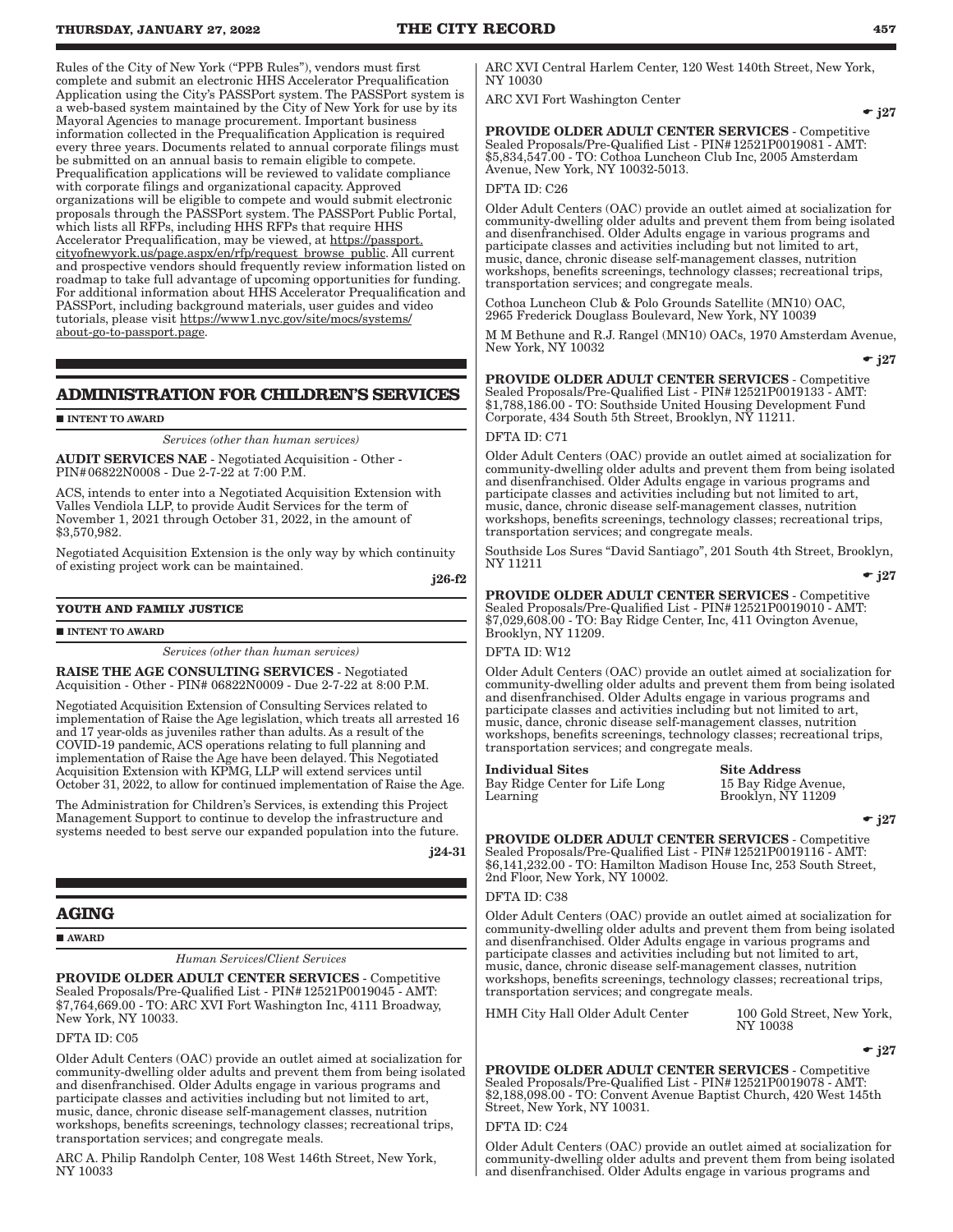participate classes and activities including but not limited to art, music, dance, chronic disease self-management classes, nutrition workshops, benefits screenings, technology classes; recreational trips, transportation services; and congregate meals.

Hamilton Grange NSC (Covent Avenue Baptist Church)

420 West 145th Street, New York, NY 10031

 $-$  j27

PROVIDE OLDER ADULT CENTER SERVICES - Competitive Sealed Proposals/Pre-Qualified List - PIN#12521P0019095 - AMT: \$2,211,705.00 - TO: Edith & Carl Marks Jewish Community House of Benso, 7802 Bay Parkway, Brooklyn, NY 11214-1508.

DFTA ID: C32

Older Adult Centers (OAC) provide an outlet aimed at socialization for community-dwelling older adults and prevent them from being isolated and disenfranchised. Older Adults engage in various programs and participate classes and activities including but not limited to art, music, dance, chronic disease self-management classes, nutrition workshops, benefits screenings, technology classes; recreational trips, transportation services; and congregate meals.

Bensonhurst Senior Center 7802 Bay Parkway, Brooklyn, NY 11214

PROVIDE OLDER ADULT CENTER SERVICES - Competitive Sealed Proposals/Pre-Qualified List - PIN#12521P0019038 - AMT: \$2,730,450.00 - TO: St. Nicks Alliance Corp., 2 Kingsland Avenue, First Floor, Brooklyn, NY 11211-2706.

DFTA ID: C75

Older Adult Centers (OAC) provide an outlet aimed at socialization for community-dwelling older adults and prevent them from being isolated and disenfranchised. Older Adults engage in various programs and participate classes and activities including but not limited to art, music, dance, chronic disease self-management classes, nutrition workshops, benefits screenings, technology classes; recreational trips, transportation services; and congregate meals.

St Nicks Alliance, Swinging Sixties OAC, 2211 Ainslie Street, Brooklyn, 11211

St Nicks Alliance, Cooper Park Social, 2295 Jackson Street, Brooklyn, NY 11211

 $-$  j27

## **BROOKLYN NAVY YARD DEVELOPMENT CORP.**

**SOLICITATION** 

*Construction*/*Construction Services*

FAÇADE RENOVATION AT BUILDING 77 - Competitive Sealed Bids - PIN# 000202 - Due 2-14-22 at 11:00 A.M.

Bid documents will be available as of January 25, 2022, at Link: www.brooklynnavyyard.org/about/contract-opportunities.

A mandatory pre-bid submission conference will be held at 10:00 A.M., on January 31, 2022, via Zoom. Failure to attend will result in disqualification. Anyone wishing to submit a bid must attend the meeting. All attendees must rsvp, by sending an email, to JCoburn@ bnydc.org.

*Use the following address* unless otherwise specified in notice, to secure, examine or submit bid/proposal documents, vendor prequalification and other forms; specifications/blueprints; other information; and for opening and reading of bids at date and time specified above.

*Brooklyn Navy Yard Development Corporation, Building 77, 141 Flushing Avenue, Suite 801, Brooklyn, NY 11205. John Coburn (718) 907-5917; JCoburn@bnydc.org*

j25-28

## **COMPTROLLER**

**ACCOUNTANCY**

**VENDOR LIST** 

*Services (other than human services)*

PREQUALIFIED LIST OF AUDITORS (CPA LIST) Pursuant to Section 3-10 (k) of the New York City Procurement Policy Board (PPB) Rules, the New York City Office of the Comptroller

maintains a Pre- Qualified List of Auditors (CPA List). City agencies seeking to award an external auditing contract must solicit the services from firms that are on the CPA List.

To be considered for placement on the CPA List and to remain on the CPA List, your firm must:

- 1. Be registered with the New York State Education Department to practice in the State of New York, under your firm's current organizational status.
- 2. Have had a System or Engagement Peer Review (Peer Review) of your firm's auditing and accounting practice within the last three years and continue to have such peer reviews conducted every three years in accordance with American Institute of Certified Public Accountants (AICPA) Standards.

A firm must receive a pass rating or a pass with deficiencies rating to qualify. Applications to be considered for placement on the CPA List may be downloaded from the New York City Office of the Comptroller's website at https://comptroller.nyc.gov/services/for-businesses/prequalifiedcpa/become-aprequalified- cpa-firm/ Please email all required documentation along with the Accounting Firm Questionnaire to cpalist@ comptroller.nyc.gov If you have any questions or require any assistance, please email cpalist@comptroller.nyc.gov or call (212) 669-8280.

*Use the following address* unless otherwise specified in notice, to secure, examine or submit bid/proposal documents, vendor prequalification and other forms; specifications/blueprints; other information; and for opening and reading of bids at date and time specified above.

*Comptroller, 1 Centre Street, Room 200 South, New York, NY 10007. CPA LIST (212) 669-8280; cpalist@comptroller.nyc.gov*

j19-27

## **CORRECTION**

#### **FINANCIAL FACILITY AND FLEET ADMINISTRATION**

**SOLICITATION** 

*Construction Related Services*

07221B0007- ON-CALL SERVICES, MAINTENANCE AND REPAIR OF AIR HANDLING CONTROL SYSTEMS AT WEST FACILITY - Competitive Sealed Bids - PIN#07221B0007 - Due 2-23-22 at 11:00 A.M.

The Department of Correction, is seeking the service of a contractor, to provide On-Call Services, Maintenance and Repair of Air Handling Control Systems, at West Facility. This Competitive Sealed Bid ("RFx), is being released through PASSPort, New York City's online procurement portal. Responses to this RFx should be submitted via PASSPort. To access the solicitation, vendors should visit the PASSPort Public Portal, at https://www1.nyc.gov/site/mocs/systems/about-go-topassport, page and click on the "Search Funding Opportunities in PASSPort" blue box. This will take you to the Public Portal of all procurements in the PASSPort system. To quickly locate the RFx, insert the EPIN 07221B0007, into the Keywords search field. If you need assistance submitting a response, please contact help@mocs.nyc. gov. Please complete and return the Security Clearance Form to the Contract Manager, Shaena.Wilson@doc.nyc.gov, by 1:00 P.M., February 4, 2022, if you would like to attend. The Security Clearance Form can be found within the Documents tab, in PASSPort.

Bid opening Location - Virtual Bid Opening, https://global.gotomeeting. com/join/617864173 you can also dial in using your phone : United States: +1 (669) 224-3412 Access Code: 617-864-173 NY 11370 Pre bid conference location - Teleconference US Toll Free 1-866-777-5715 Access Code 67963976, East Elmhurst, NY 11370. Mandatory: no Date/ Time - 2022-2-07 10:00:00.

 $\div$  j27

*Construction/Construction Services*

JOB ORDER CONTRACT FOR ELECTRICAL WORK - Competitive Sealed Bids - PIN#07222B0003 - Due 3-3-22 at 11:00 A.M.

The NYC Department of Correction (DOC), is seeking the services of a contractor to provide electrical trade work that the DOC anticipates it will need during the contract term, at various DOC facilities, via a Job Order Contract. This Competitive Sealed Bid ("RFx), is being released through PASSPort, New York City's online procurement portal. Responses to this RFx should be submitted via PASSPort. To access the solicitation, vendors should visit the PASSPort Public Portal, at https:// www1.nyc.gov/site/mocs/systems/about-go-to-passport page, and click on the "Search Funding Opportunities in PASSPort" blue box. This will take you to the Public Portal of all procurements in the PASSPort system. To quickly locate the RFx, insert the EPIN 07222B0003, into the Keywords search field. If you need assistance submitting a response, please contact help@mocs.nyc.gov. There will not be a site

 $\div$  j27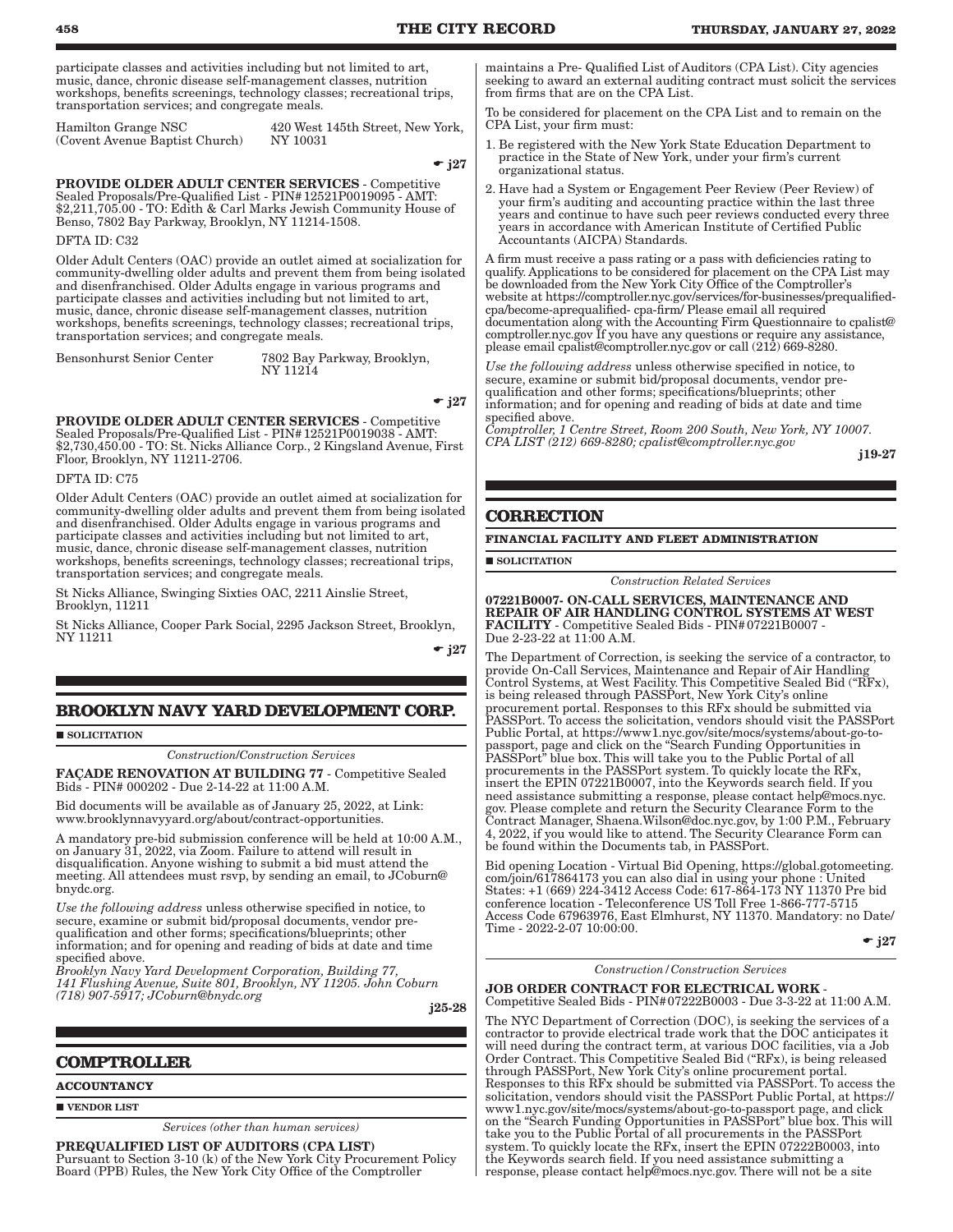visit for this bid. Pre-Bid Meeting Information, GoToMeetings Invitation - Pre-Bid Conference for JOCS Electrical/EPIN: 07222B0003, Tuesday, February 8, 2022, 11:00 A.M. - 12:00 P.M. (EST). Please join my meeting from your computer, tablet or smartphone. https://global.gotomeeting.com/join/714572349. You can also dial in using your phone. United States: +1 (408) 650-3123, Access Code: 714-572-349

Pre-Bid conference location - GoTo Meeting Video Conference https://global.gotomeeting.com/join/714572349 - Access Code: 714-572- 349, East Elmhurst, NY 11370. Mandatory: no Date/Time - 2022-2-08 11:00:00

 $\div$  i27

## **DESIGN AND CONSTRUCTION**

**AWARD** 

*Construction Related Services*

RQ\_A&E, ARCH. DES. REQ. CONTRACTS FOR SM, MD., LG, CITYWIDE - Competitive Sealed Proposals - Other - PIN#85020P0013020 - AMT: \$20,000,000.00 - TO: Grimshaw Architects PC, 2 Gansevoort Street, Floor 1, New York, NY 10014.

RQ\_A&E, Architectural Design Requirements Contracts for Small, Medium and Large Projects, Citywide (Architect Prime) - Large Category

 $\div$  j27

*Construction/Construction Services*

PQL GC MEDIUM BROADWAY LIBRARY INTERIOR RENOVATION - Competitive Sealed Bids/Pre-Qualified List - PIN#85021B0136001 - AMT: \$3,868,000.00 - TO: XBR Inc., 3512 19th Avenue, Suite 2E, Astoria, NY 11105-1001.

This Project consists of a renovation of the meeting room/auditorium, renovation of the staff workroom, MEP upgrade, transformation of the storage area into a new cyber-center and an addition of new restrooms.

Construction

 $-$  j27

EMERGENCY REHABILITATION OF SANITARY, COMBINED & STORM SEWER - Competitive Sealed Bids - PIN#85021B0149001 - AMT: \$10,882,920.00 - TO: EN-TECH Corp, 91 Ruckman Road, Closter, NJ 07624-2117.

Emergency Rehabilitation of Sanitary, Combined and Storm Sewers and Manholes by using Shotcrete Method in Various Locations - Citywide

Construction

 $\div$  j27

## **ECONOMIC DEVELOPMENT CORPORATION**

SOLICITATION

# *Goods and Services*

CONSULTANT SERVICES, SECURITY CAMERA MAINTENANCE & REPAIR SERVICES - Request for Proposals - PIN#99340001 - Due 2-24-22 at 11:59 P.M.

New York City Economic Development Corporation ("NYCEDC"), is seeking a consultant to provide on-call maintenance, repair, and emergency services, for the CCTV and security camera systems, at NYC Ferry sites, Brooklyn Army Terminal, and various other sites throughout the five boroughs.

NYCEDC, plans to select a consultant on the basis of factors stated in the RFP, which include, but are not limited to: the quality of the proposal, experience of key staff identified in the proposal, experience and quality of the proposed project team any subcontractors proposed, demonstrated successful experience in performing services similar to those encompassed in the RFP, and the proposed fee.

It is the policy of NYCEDC, to comply with all Federal, State and City laws and regulations, which prohibit unlawful discrimination because of race, creed, color, national origin, sex, age, disability, marital status and other protected category and to take affirmative action in working with contracting parties to ensure certified Minority- and Women-Owned Business Enterprises ("MWBEs") share in the economic opportunities generated by NYCEDC's projects and initiatives. Please refer to the Equal Employment and Affirmative Compliance for Non-Construction Contracts Addendum in the RFP.

Companies who have been certified with the New York City Department of Small Business Services as M/WBEs, are strongly encouraged to apply. To learn more about M/WBE certification and NYCEDC's M/WBE program, please visit, http://edc.nyc/opportunitymwdbe.

Respondents may submit questions and/or request clarifications from NYCEDC, no later than, Thursday, February 10, 2022. Questions regarding the subject matter of this RFP, should be directed, to cameramaintenanceservices@edc.nyc. Answers to all questions will be posted by Thursday, February 17, 2022, to https://edc.nyc/rfps. Questions regarding the subject matter of this RFP, will not be accepted, after 5:00 P.M., on Thursday, February 10, 2022; however, technical questions pertaining to downloading and submitting proposals, to this RFP, may be directed, to rfprequest@edc.nyc, on or before, Thursday, February 24, 2022.

Detailed submission guidelines and requirements are outlined in the RFP, available as of Thursday, January 27, 2022. To download a copy of the solicitation documents please visit, https://edc.nyc/rfps. Responses are due, no later than 11:59 P.M., on Thursday, February 24, 2022. Please click the link in the "Deadlines" section of this project's web page (which can be found, on https://edc.nyc/rfps), to electronically upload a proposal for this solicitation.

*Use the following address* unless otherwise specified in notice, to secure, examine or submit bid/proposal documents, vendor prequalification and other forms; specifications/blueprints; other information; and for opening and reading of bids at date and time specified above.

*Economic Development Corporation, 1 Liberty Street, New York, NY 10006. Jessica Greenspan (212) 618-5766; cameramaintenanceservices@ edc.nyc*

 $\div$  j27

## **EMERGENCY MANAGEMENT**

**SPD**

**INTENT TO AWARD** 

*Services (other than human services)*

SOCIAL MEDIA MONITORING SERVICES - REALTIME EVENT DETECTION SERVICES - Negotiated Acquisition - Other - PIN# 01722N0001 - Due 1-28-22 at 10:00 P.M.

Dataminr will provide the City with Realtime Event Detection, analysis, alerting and distribution services, in order to enhance the City's monitoring capability and to improve the effectiveness of the City's response to emergency conditions.

To avoid a gap in service, NYCEM is seeking the existing contractor to provide continued service to give us time to process a new Request For Proposal.

j21-28

## **ENVIRONMENTAL PROTECTION**

**WASTEWATER TREATMENT**

#### **SOLICITATION**

*Services (other than human services)*

1556-MV: MARINE AUDITS OF DEP MOPPS - Competitive Sealed Proposals - Other - PIN#82621P0037 - Due 3-10-22 at 2:00 P.M.

This Request for Proposal ("RFx), is being released through PASSPort, New York City's online procurement portal. Responses to this RFx should be submitted via PASSPort. To access the solicitation, vendors should visit the PASSPort Public Portal, at https://www1.nyc.gov/site/ mocs/systems/about-go-to-passport.page, and click on the "Search Funding Opportunities in PASSPort" blue box. This will take you to the Public Portal of all procurements in the PASSPort system. To quickly locate the RFx, insert the EPIN 82621P0037, into the Keywords search field. If you need assistance submitting a response, please contact, help@mocs.nyc.gov.

The New York City Department of environmental Protection (NYCDEP) Bureau of Wastewater Treatment (BWT), requires the services of a Consultant to assist its Marine Section in evaluating and maintaining its compliance with applicable maritime regulations and the agency's policies and procedures. BWT's Marine Section has developed and implemented and extensive compliance program based on applicable regulatory obligations, marine industry practices and the NYCDEP Environmental, Health, and Safety (EHS) policies and procedures, as applicable to the Marine Section. The components of the program, which have been implemented as part of the Marine section's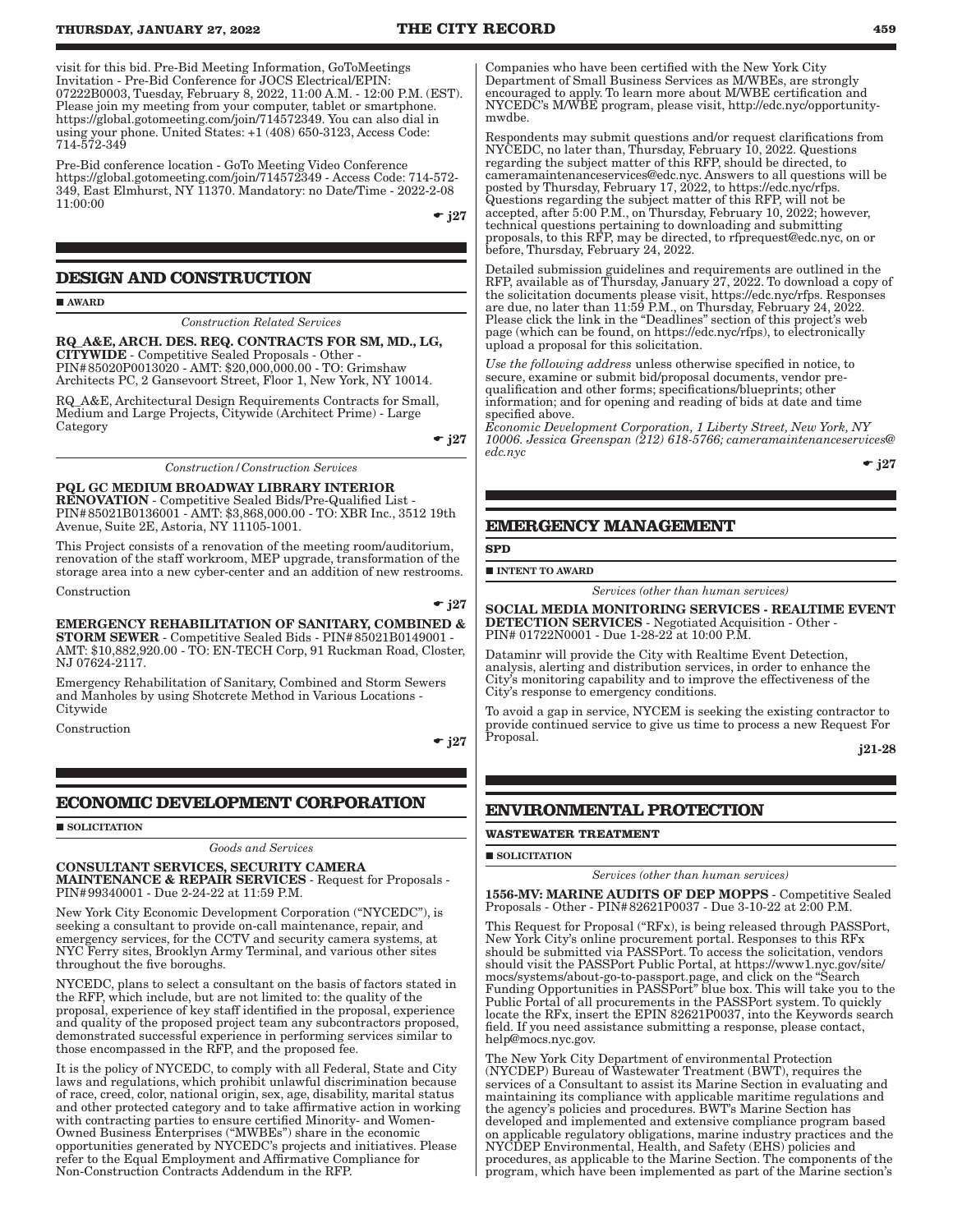operations, are contained in the Marine Operation Policies & Procedures (MOPP) manual and related volumes.

Pre-Bid conference location - Virtual: Find link in "Pre-Proposal Conference Document" Join the meeting by link OR call-in 347-921- 5612, Phone Conference ID: 304827547# New York, NY 11373. Mandatory: no Date/Time - 2022-2-07 10:30:00

 $\div$  i27

## **HEALTH AND MENTAL HYGIENE**

AWARD

*Human Services*/*Client Services*

CHILD HEALTH AND WELLNESS - BP/City Council Discretionary - PIN#81621L1619001 - AMT: \$227,800.00 - TO: New York University, One Park Avenue, New York, NY 10016.

 $\div$  i27

#### **HOMELESS SERVICES**

#### **CAPACITY, PLANNING AND DEVELOPMENT**

**INTENT TO AWARD** 

*Construction Related Services*

EAS SERVICES - Negotiated Acquisition - Other - PIN# 07121N0019 - Due 1-31-22 at 5:00 A.M.

The New York City Department of Homeless Services (DHS) is requesting an approval for a 12 month Negotiated Acquisition Extension in the amount of \$1,385,193.00 for the preparation of CEQR Environmental Assessment Statements (EAS) in connection with the Turning the Tide initiative to open ninety shelter facilities.

j21-28

## **HOUSING AUTHORITY**

**PROCUREMENT**

 $\blacksquare$  SOLICITATION

*Goods and Services*

COMPREHENSIVE MODERNIZATION DESIGN AND CONSTRUCTION SERVICES - Request for Information - PIN# 362897 - Due 3-1-22 at 2:00 P.M.

This Pre-Procurement/Information Stage RFI is to alert the construction and design communities about NYCHA's Comprehensive Modernization ("Comp Mod") program. This RFI seeks information and feedback, to assist NYCHA to develop an understanding of the construction and design communities' interest, capacities, experience, abilities and concerns, while NYCHA is shaping the Comp Mod Procurement Stage approach and documents. NYCHA encourages candid industry comments from RFI Responses and potential Respondent meetings to help establish an overall strategic approach for selecting procurement and project delivery methods for the upcoming projects. This RFI does not form any part of a procurement.

Responding to this RFI is not required for participating in or responding to any future Comp Mod procurement. A failure to respond to this RFI will not disadvantage any entity or team in any possible future Comp Mod procurement.

As North America's largest public housing authority, NYCHA owns more than 177,000 housing apartments in over 2,000 buildings across 326 developments throughout New York City's five boroughs. These developments presently require more than \$40 billion in capital investment due to decades of insufficient funding and deferred maintenance.

NYCHA's Comprehensive Modernization ("Comp Mod") program has been launched to effectively utilize this funding to fully rehabilitate NYCHA's campuses and buildings, improve building performance for the long term, enhance resident's quality of life with improved living conditions, and preserve public housing for current and future residents. These holistic capital improvements at each development will include integrated and comprehensive renovations spanning multiple building systems, building interiors and exteriors, and site and grounds improvements. The Comp Mod program supplements NYCHA's existing capital programs, which focus on addressing urgent repair, replacement and upgrade of specific site and building systems and components.

This RFI, is part of a Pre-Procurement / Information Stage and does not commit NYCHA to any future procurement and/or any specific form of procurement or delivery method. The RFI does not initiate a formal procurement or represent a commitment to issue a subsequent contract solicitation, nor is the RFI intended as a formal offering for the award of a contract. Participation by a Respondent is not a requirement for participation in any future related NYCHA Comprehensive Modernization solicitation or other NYCHA solicitation. Respondents may submit, via email, written questions concerning this RFI to, CompMod@nycha.nyc.gov, no later than the RFI Question Deadline, February 22, 2022, at 2:00 P.M. Questions submitted in writing must include the Respondent's name, title, address, telephone number and email address. Submission Method – Respondent shall electronically upload a single compressed zipped (.zip) file containing its RFI Response into iSupplier. The .zip file may not exceed 4GB and must contain one Portable Document Format (PDF) document containing the complete RFI Response. RFI-required Excel files shall also be included within the .zip file. iSupplier - Instructions for registering for iSupplier can be found at: http://www1. nyc.gov/site/nycha/business/isupplier-vendor-registration.page After a Respondent registers for iSupplier, it typically takes 24 to 72 hours for Respondent's iSupplier profile to be approved. It is Respondent's sole responsibility to leave ample time to complete iSupplier registration and submit its Response through iSupplier before the RFI Submission Deadline. NYCHA is not responsible for delays caused by technical difficulty or caused by any other occurrence. NYCHA will not accept Responses via email or facsimile. The submission of attachments containing embedded documents or proprietary file extensions is prohibited. RFI Response Submission Requirements - Responses should be concise and substantive; NYCHA will not review generic marketing materials.

A virtual RFI Conference will be held on February 8, 2022, at 2:00 P.M., during which NYCHA will provide a summary of the Comprehensive Modernization Program and other information relevant to this RFI. Please register by 5:00 P.M. ET, on February 7, 2022, utilizing this link: https://forms.office.com/g/pyjKHi7EeU.

*Use the following address* unless otherwise specified in notice, to secure, examine or submit bid/proposal documents, vendor prequalification and other forms; specifications/blueprints; other information; and for opening and reading of bids at date and time specified above.

*Housing Authority, 90 Church Street, 6th Floor, New York, NY 10007. Yesenia Rosario (212) 306-4536; yesenia.rosario@nycha.nyc.gov*

 $\div$  j27

#### *Services (other than human services)*

SMD\_SERVICES - MAINTENANCE PAINTING OF APARTMENTS - VARIOUS DEVELOPMENTS WITHIN THE FIVE (5) BOROUGHS OF NEW YORK CITY - Competitive Sealed Bids - Due 2-24-22.

PIN#349897 - South Beach Houses & New Lane Area - Queens & Staten Island - Due at 10:00 A.M.

- PIN#349899 Fort Washington Avenue Rehab Consolidated Manhattan - Due at 10:05 A.M.
- PIN#356900 Van Dyke I Houses Brooklyn Due at 10:10 A.M.

PIN#356901 - Latiner Gardens Leavitt Street - 34th Avenue, Bland houses - Queens & Staten Island - Due at 10:15 A.M.

The Work, shall consist of furnishing labor, material, equipment, insurance, incidental items and permits, all in accordance with the Contract Documents, for the painting of residential apartments in any of the Buildings constituting the Development(s) included in this Contract, as follows: The Contractor must paint complete apartments (including all bedrooms, kitchen, living room, foyer, dinette, halls, bathrooms) in the manner described below, using a Standard One (1) Coat Paint System or a Standard Two (2) Coat Paint System or Three (3) Coat Paint System Modernization as stated in the Specifications and as directed by the Authority in Work Authorizations.

Interested vendors are invited to obtain a copy of the opportunity, at NYCHA's website, by going to, http://www.nyc.gov/nychabusiness. On the left side, click on "iSupplier Vendor Registration/Login" link. (1) If you have an iSupplier account, then click on the "Login for registered vendors" link and sign into your iSupplier account. (2) If you do not have an iSupplier account you can Request an account by clicking on "New suppliers register in iSupplier" to apply for log-in credentials. Once you have accessed your iSupplier account, log into your account, then choose under the Oracle Financials home page, the menu option "Sourcing Supplier", then choose "Sourcing", then choose "Sourcing Homepage"; and conduct a search in the "Search Open Negotiations" box for the RFQ Number (s) 349897, 349899, 356900 & 356901.

Note: In response to the COVID-19 outbreak, we are accepting only electronic bids, submitted online, via iSupplier. Paper bids will not be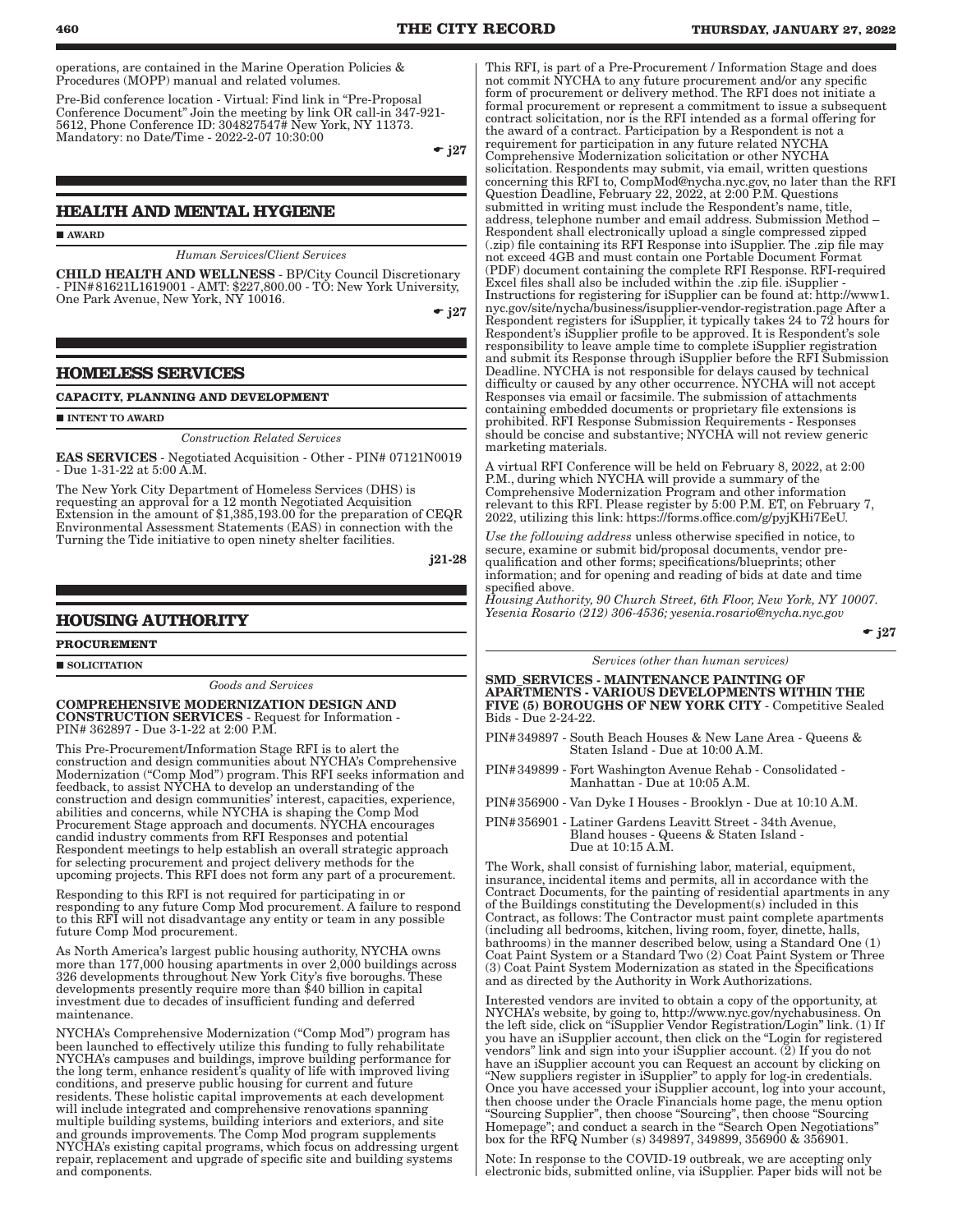accepted or considered. Please contact NYCHA Procurement, at procurement@nycha.nyc.gov, for assistance.

*Use the following address* unless otherwise specified in notice, to secure, examine or submit bid/proposal documents, vendor prequalification and other forms; specifications/blueprints; other information; and for opening and reading of bids at date and time specified above.

*Housing Authority, 90 Church Street, 6th Floor, New York, NY 10007. Mimose Julien (212) 306-8141; mimose.julien@nycha.nyc.gov*

 $\div$  j27

## **HUMAN RESOURCES ADMINISTRATION**

**INTENT TO AWARD** 

*Services (other than human services)*

06922Y0092-ABIS MIGRATION SERVICE UPGRADE FOR IDNYC WINDOWS SERVERS-IDEMIA - Request for Information - PIN#06922Y0092 - Due 2-3-22 at 2:00 P.M.

DSS/HRA, intends to enter into a Sole Source contract, with Idemia Identity & Security USA, LLC, to perform Automated Biometric Identification System (ABIS) migration, in the form of production and staging from IDNYC 2008 servers, to 2019 servers. The contract term is from 11/15/2021 to 6/30/2022. IDNYC depends on our servers to store and recover program related data. The migration will allow the IDNYC to not be left behind in evolving technologies. With the migration, all data on existing 2008 servers will be copied to the new 2019 servers.

Idemia's main role is the provider of the ID card product and hardware that enrolls applications. Since the technology is their proprietary work, they are the only vendor capable of upgrading their own solution to support newer host operating systems of windows.

Any firm or organization which believes they can also provide this service is invited to respond to the RFI" 06922Y0092-ABIS Migration service Upgrade for IDNYC Windows Servers-Idemia" on PASSPort. If you have any questions, please email"frazierjac@dss.nyc.gov" with the subject line " 06922Y0092-ABIS Migration service Upgrade for IDNYC Windows Servers-Idemia". Please indicate your interest by responding to the RFI EPIN: 06922Y0092 in PASSPort no later than February 3 , 2022, 2:00PM.

 $-127-f3$ 

j20-27

06922Y0090-AIM ENTERPRISE MAINTENANCE AND SUPPORT-ASSETWORKS - Request for Information - PIN# 06922Y0090 - Due 1-27-22 at 2:00 P.M.

DSS/HRA request a Sole Source contract with AssetWorks LLC, to provide maintenance and support for the AiM Enterprise system, from 7/1/2018 to 6/30/2022. The AiM Enterprise system is a web-based application, configured to run on any device (desktop, laptop, tablet and PDA) with Internet browser capabilities. It contains enhanced reporting capabilities that greatly reduces the need for extensive programming\report writing knowledge. AiM Enterprise provides HRA's General Support Service Office with a facilities management, as well as a planning tool that has information "on-demand" and kept dynamic and real-time. AssetWorks LLC, is the single developer and only licensed distributor of the AiM™ Suite of product(s). AssetWorks does not distribute nor make available any of our product(s) and/or training or professional/implementation services to any third party or partner for the purpose of reselling or maintaining this product.

Any firm or organization which believes they can also provide this service is invited to respond to the RFI" 06922Y0090-AiM Enterprise Maintenance and Support-AssetWorks" on PASSPort. If you have any questions, please email"frazierjac@dss.nyc.gov", with the subject line " 06922Y0090-AiM Enterprise Maintenance and Support-AssetWorks ". Please indicate your interest by responding to the RFI EPIN: 06922Y0090 in PASSPort no later than January 27, 2022, 2:00 P.M.

AWARD

*Services (other than human services)*

IT SERVICES - SAVANT FINANCIAL TECHNOLOGIES - Intergovernmental Purchase - PIN#06922G0001001 - AMT: \$941,800.00 - TO: Savant Financial Technologies Inc, 1441 Broadway, Floor 6, New York, NY 10018.

DSS/ITS, is requesting to renew the contract with Savant Financial Technologies dba Ariel Partners. (DSS-ITS-C-20180411-1 Amendment 2; PIN: 18GPMMI33634), by exercising the two-year renewal option. The original contract expired on December 31, 2019. The renewal period is

from January 1, 2020 - December 31, 2021, in the amount of \$941,800.00.

 $-$  j27

## **PARKS AND RECREATION**

#### **REVENUE AND CONCESSIONS**

**SOLICITATION** 

*Services (other than human services)*

ORCHARD BEACH MERCHANDISE RFB - Competitive Sealed Bids - PIN# X39-CSV2022 - Due 2-18-22 at 11:00 A.M.

In accordance with Section 1-13 of the Concession Rules of the City of New York, the New York City Department of Parks and Recreation ("Parks") is issuing, as of the date of this notice, a Request for Bids ("RFB") For the Operation of Three (3) Beach Equipment Rental and Merchandise Carts at Orchard Beach, Pelham Bay Park There will be a recommended remote proposer meeting on Thursday, January 27, 2022 at 11:00 P.M. If you are considering responding to this RFB, please make every effort to attend this recommended remote proposer meeting. All bids submitted in response to this RFB must be submitted no later than Friday, February 18, 2022 at 11:00 A.M. Hard copies of the RFB can be obtained at no cost, commencing January 27, 2022, through February 18, 2022 by contacting Angel Williams, Senior Project Manager at (212) 360-3495 or at Angel.Williams@parks.nyc.gov.

The RFB is also available for download, on January 27, 2022, through February 18, 2022, on Parks' website. To download the RFB, visit http:// www.nyc.gov/parks/businessopportunities and click on the "Concessions Opportunities at Parks" link. Once you have logged in, click on the "download" link that appears adjacent to the RFB's description. For more information or if you cannot attend the remote Bidder meeting, prospective Bidders may contact Angel Williams, Senior Project Manager, at (212) 360-3495 or at Angel.williams@parks.nyc.gov.

TELECOMMUNICATION DEVICE FOR THE DEAF (TDD) 212-504- 4115.

*Use the following address* unless otherwise specified in notice, to secure, examine or submit bid/proposal documents, vendor prequalification and other forms; specifications/blueprints; other information; and for opening and reading of bids at date and time specified above.

*Parks and Recreation, The Arsenal, Central Park, 830 Fifth Avenue, Room 407, New York, NY 10065. Angel Williams (212) 360-3495; angel.williams@parks.nyc.gov*

j21-f3

## **POLICE DEPARTMENT**

**MANAGEMENT AND BUDGET**

SOLICITATION

*Construction*/*Construction Services*

05621B0021-BOILER REPLACEMENTS - 68TH & 76TH PRECINCTS - Competitive Sealed Bids - PIN#05621B0021 - Due 3-9-22 at 2:00 P.M.

This Project consists of the complete replacement of the Boilers in the 68th and 76th Precincts, for the NYPD. Both Boilers are no longer functioning properly and they need to be completely replaced, so that these two facilities can be properly heated, during colder weather.

Project #: 056PO79BMAHI002

Late Bids Will Not Be Accepted.

There will be mandatory pre-bid conferences consisting of walk throughs of both of the sites. Details will be provided in the PASSPort procurement.

This project is subject to HireNYC

This Competitive Sealed Bid (CSB), is being released through PASSPort, New York City's online procurement portal.

Responses to this CSB must be submitted via PASSPort. To access the solicitation, vendors should visit the PASSPort Public Portal, at https:// www1.nyc.gov/site/mocs/systems/about-go-to-passport.page, and click on the "Search Funding Opportunities in PASSPort" blue box. This will take you to the Public Portal of all procurements in the PASSPort system. To quickly locate the CSB, insert the EPIN (05621B0021), into the Keywords search field.

Pre-Bid conference location - NYPD 68th Precinct 333 65th Street, Brooklyn, NY 11220. Mandatory: yes Date/Time - 2022-02-09 09:30:00.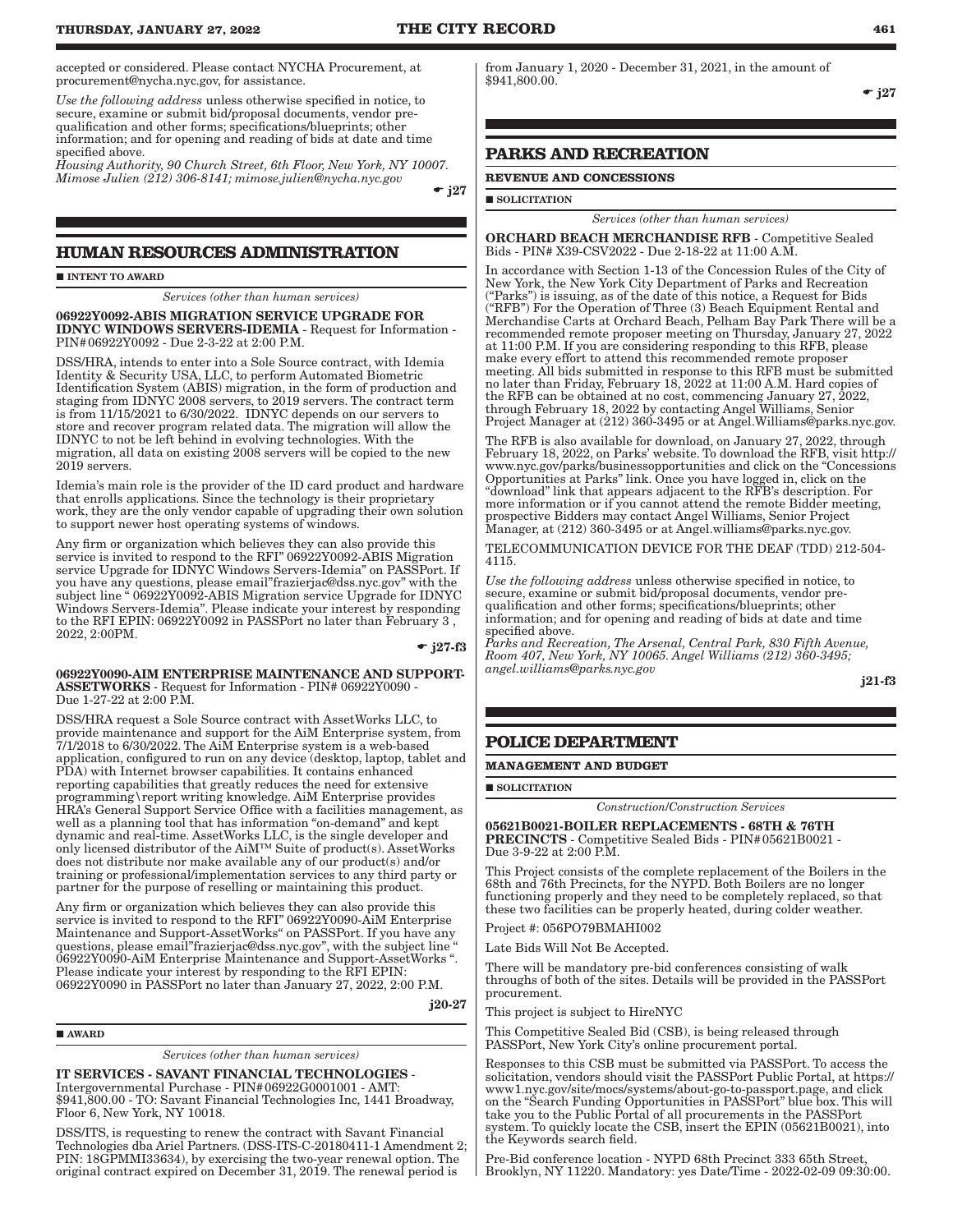Pre bid conference location - NYPD 76th Precinct, 191 Union Street, Brooklyn, NY 11231. Mandatory: yes Date/Time - 2022-02-09 13:00:00

 $-$  j27

## **CONTRACT AWARD HEARINGS**

**NOTE: LOCATION(S) ARE ACCESSIBLE TO INDIVIDUALS USING WHEELCHAIRS OR OTHER MOBILITY DEVICES. FOR FURTHER INFORMATION ON ACCESSIBILITY OR TO MAKE A REQUEST FOR ACCOMMODATIONS, SUCH AS SIGN LANGUAGE INTERPRETATION SERVICES, PLEASE CONTACT THE MAYOR'S OFFICE OF CONTRACT SERVICES (MOCS) VIA EMAIL, AT DISABILITYAFFAIRS@MOCS.NYC.GOV OR VIA PHONE, AT (212) 788-0010. ANY PERSON REQUIRING REASONABLE ACCOMMODATION FOR THE PUBLIC HEARING, SHOULD CONTACT MOCS, AT LEAST THREE (3) BUSINESS DAYS IN ADVANCE OF THE HEARING, TO ENSURE AVAILABILITY.**

 $\mathbf{a}$ 

## **YOUTH AND COMMUNITY DEVELOPMENT**

#### **PUBLIC HEARINGS**

NOTICE IS HEREBY GIVEN that a Contract Public Hearing will be held, on Wednesday, February 9, 2022, via MS TEAMS Conference call (Dial In: +1 646-893-7101 / Phone Conference ID: 505 388 204#) commencing at 10:00 A.M on the following:

IN THE MATTER OF (1) one proposed contract between the Department of Youth & Community Development and the contractor listed below is to support funding for the purchase emergency COVID 19 vaccine education.

The term of this contract shall be 10/1/2021 to 4/1/2022 with no option to renew.

Contract Number: 26022931172T Contract Amount: \$675,000.00

Contractor: Cool Culture Inc. Contractor Address: 80 Hanson Place, suite 605, Brooklyn, NY 11217

The proposed contractor is being funded through Line Item Appropriations or Discretionary Funds pursuant to Section 1-02 (e) of the Procurement Policy Board (PPB) Rules.

In order to access the Public Hearing or to testify, please join the public hearing, via MS TEAMS Conference call (Dial In: +1 646-893-7101/ Phone Conference ID: 505 388 204#) no later than 9:50 A.M., on the date of the hearing. If you require further accommodations, please contact Renise Ferguson via email, referguson@dycd.nyc.gov, no later than three business days before the hearing date.

 $\div$  j27

# **AGENCY RULES**

## **BUILDINGS**

**NOTICE** 

## NOTICE OF ADOPTION OF RULE

NOTICE IS HEREBY GIVEN, pursuant to the authority vested in the Commissioner of Buildings by Section 643 of the New York City Charter and Title 28 of the Administrative Code of the City of New York, and in accordance with Section 1043 of such Charter, that the Department of Buildings hereby adopts the amendments to Subchapter A of Chapter 100 of Title 1 of the Rules of the City of New York, regarding a major projects development program. This rule was first

published on October 21, 2021, and a public hearing thereon was held on November 22, 2021.

Dated:  $\frac{1}{20/22}$  /s/

New York, NY Melanie E. La Rocca Commissioner

#### Statement of Basis and Purpose of Rule

This rule, which takes effect May 1, 2022, adds a new Section 101-17 to Subchapter A of Chapter 100 of Title 1 of the Rules of the City of New York that creates a new voluntary major projects development program. The major projects development program provides owners of proposed new buildings that will be 20 stories or more, and other large, complex development projects, with dedicated project coordination and guidance services in order to cause construction to be performed more efficiently and in a manner that promotes public safety. The rule sets out eligibility and requirements for participation in this program.

The Department of Buildings is promulgating rules that establish this program in order to help large, complex development projects proceed in an orderly and code compliant manner. By providing owners with dedicated project coordination and guidance services at an early stage, as well as continuing engagement throughout such major projects' development, owners' applicants will be able to navigate the myriad of applicable laws, rules, and regulations applicable to such projects, attain permits in the most efficient sequencing, and avoid or expeditiously address field violations that may arise during construction, and which often create extensive delays due to the need to stop work. This coordination and guidance will reduce the impact of prolonged construction projects on the surrounding community. Facilitating code compliance will also minimize the economic impacts that sometimes befall complex construction projects and, more broadly, help revitalize the city, which was recently subject to substantial losses of jobs, revenue and economic vitality as a result of the COVID pandemic.

The guidance that the Department of Buildings will provide through this program may relate to: (1) zoning and code compliance, (2) phasing of filings, permits, and occupancy, (3) construction, site safety, and public safety, and (4) the issuance of a Temporary Certificate of Occupancy and Final Certificate of Occupancy. This robust engagement process will support applicable projects in their entirety in an efficient and comprehensive manner.

The rule also amends section 101-03 to establish fees for the services associated with this major projects development program.

The Department of Buildings' authority to promulgate rules establishing this program is found in sections 643 and 1043 of the New York City Charter and Title 28 of the New York City Administrative Code, particularly sections 28-104.1 and 28-105.5 and Article 118 of such Title. Section 28-112.1 of the Administrative Code authorizes the imposition of fees for permits and other services and privileges regulated by this code.

#### New material is underlined. [Deleted material is in brackets.]

"Shall" and "must" denote mandatory requirements and may be used interchangeably in the rules of this department, unless otherwise specified or unless the context clearly indicates otherwise.

Section 1. Section 101-03 of Subchapter A of Chapter 100 of Title 1 of the Rules of the City of New York is amended by adding the following entries at the end of the table set forth in that section:

| Consultations for a major project development covered<br>by the program set out in section 101-17 of these rules<br>regarding all phases of construction including applications.<br>permitting, and the issuance of a certificate of occupancy.                                                                                                                                                                                                                                                                                                                                                                                                                                                                                                                                                                                                                                                                                                                                                                                                                                               | \$50,000 |
|-----------------------------------------------------------------------------------------------------------------------------------------------------------------------------------------------------------------------------------------------------------------------------------------------------------------------------------------------------------------------------------------------------------------------------------------------------------------------------------------------------------------------------------------------------------------------------------------------------------------------------------------------------------------------------------------------------------------------------------------------------------------------------------------------------------------------------------------------------------------------------------------------------------------------------------------------------------------------------------------------------------------------------------------------------------------------------------------------|----------|
| Consultations for a major project development covered<br>by the program set out in section 101-17 of these rules<br>regarding all phases of construction including applications.<br>permitting, and the issuance of a certificate of occupancy<br>for a development that the New York City Department of<br>Housing Preservation and Development certifies is for the<br>construction or rehabilitation of affordable housing and<br>has received or, based on documentation deemed sufficient<br>to the department, reasonably expects to receive (i) a<br>conveyance of municipally owned property pursuant to<br>Article 15 or 16 of the General Municipal Law, (ii) a loan,<br>grant or tax exemption pursuant to the Private Housing<br>Finance Law or the General Municipal Law, (iii) a tax<br>exemption pursuant to Section 420-c of the Real Property<br>Tax Law, (iv) a transfer pursuant to an in rem foreclosure<br>judgment pursuant to section 11-412.1 of the code, or (v)<br>funding for repairs pursuant to Section 778 of the Real<br>Property Actions and Proceedings Law. | \$25,000 |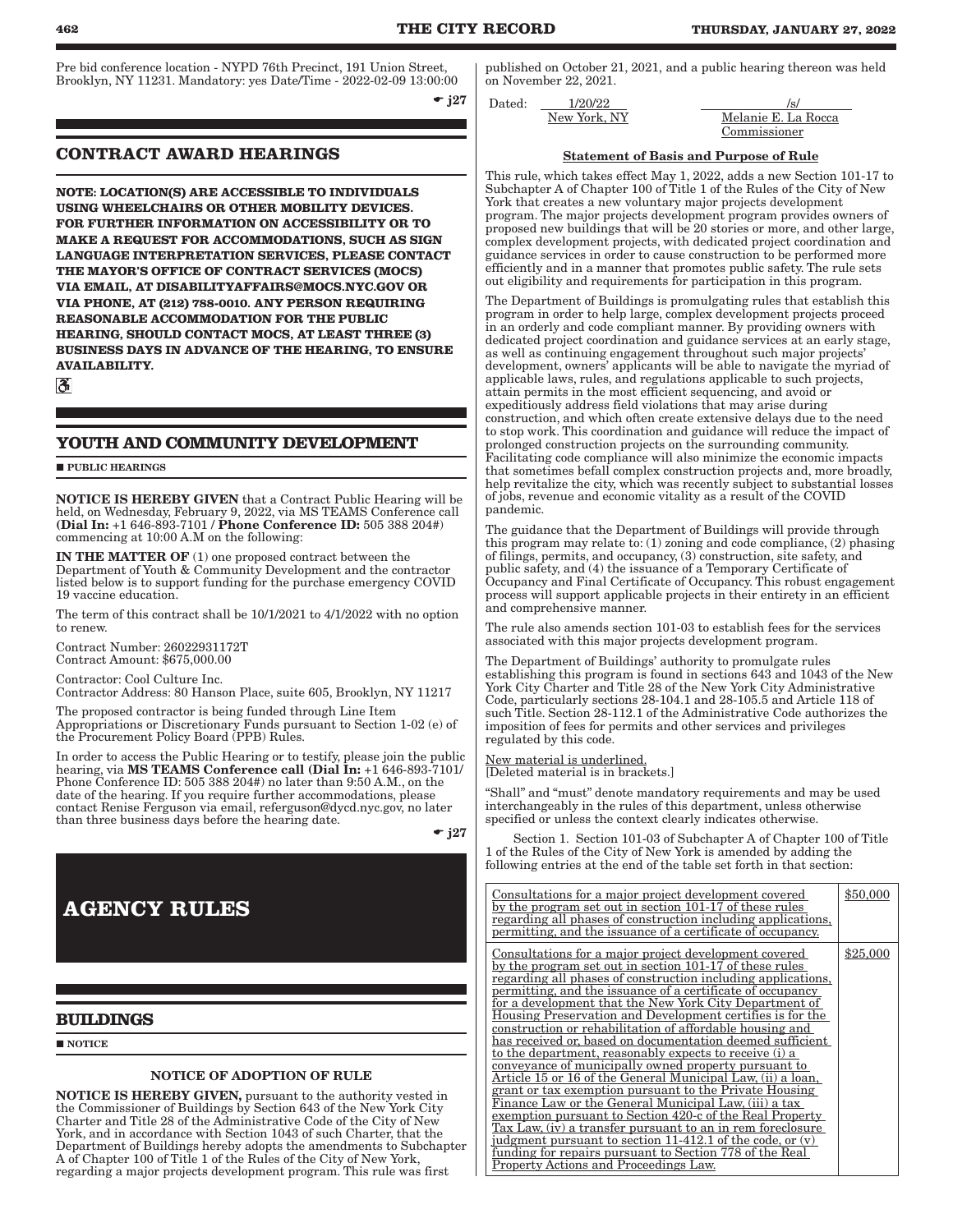§2. Subchapter A of Chapter 100 of Title 1 of the Rules of the City of New York is amended by adding a new section 101-17 to read as follows:

§101-17 Major projects development program. The major projects development program will offer dedicated project coordination and guidance services to participating projects as set forth in subdivision (a) of this section. Such services will include consultations with dedicated Department staff throughout the life of a project, including, but not limited to, pre-application development consultations, pre-construction consultations, pre-inspection consultations, and consultations regarding construction phasing and scheduling as needed. The consultations may cover (1) zoning and code compliance, (2) phasing of filings, permits, and occupancy, (3) construction, site safety, and public safety checks, and (4) the issuance of a Temporary Certificate of Occupancy and Final Certificate of Occupancy.

- (a) Applicability.
- (1) The major projects development program is a voluntary program that applies to:
- (i) owners of proposed new buildings that will be 20 stories or greater, regardless of whether such proposed building preserves existing building elements;
- (ii) owners of proposed new buildings that preserve existing building elements and for which the resulting building includes additional floor area of 100,000 square feet or more;
- (iii) owners of proposed new buildings with a total floor area of 500,000 square feet or more; and
- (iv) owners of existing or proposed buildings designated by the commissioner as eligible for this program due to unique hazards associated with the construction or demolition of the structure, including complex construction logistics potentially impacting adjoining properties or public safety.
- (2) Acceptance into the program is on a first-come-first-served rolling basis, depending on program capacity.
- (b) Requirements. Owners who choose to participate in this program shall:
- (1) provide all project scope information, required filings, and project schedule, sequencing and phasing information, and provide timely updates of such information, as directed by the Department;
- (2) attend all scheduled consultations and provide any additional information and documentation requested by the Department; and
- (3) address any objections and deficient conditions on the work site in a timely manner.
- (c) Fee. In order to participate in this program, the owner will be charged a fee as provided in section 101-03 of this title. Such fee will be charged in addition to all other applicable fees set out in such section 101-03, Article 112 of Title 28 of the Administrative Code, or any other provision of law.
- (d) Removal from program. The Department may, on written notice to the owner, remove a project from the program for failure to comply with the requirements of the program. The notice will inform the owner of the reasons for the proposed removal from the program and that the owner has the right to present to the Department information as to why the project should not be removed from the program within:
- (1) 10 business days of delivery of the notice by hand or electronically to the owner's designated email address; or
- 15 calendar days of the posting of notice by mail.
- (e) Withdrawal from program. An owner who wishes to withdraw a project from the program for financial or any other reasons must inform the Department in writing.
- (f) Effect of removal or withdrawal. After removal or withdrawal, as described in subdivisions (d) and (e) of this section, an owner must continue to comply with all requirements of law or rule applicable to the project without receiving the consultation and guidance services authorized pursuant to this section.
	- §3. This rule takes effect on May 1, 2022.

 $\div$  j27

# **SPECIAL MATERIALS**

## **HEALTH AND MENTAL HYGIENE**

#### **NOTICE**

The New York City Department of Health and Mental Hygiene re-procuring NYC Well to build on the success of this service since its initial procurement in 2016, with additional investments to support program growth and enhancements. The contractor(s) will be expected to partner with DOHMH to develop and implement a plan to seamlessly transition the current NYC Well contractor to any newly awarded contractor(s).

NYC Well will continue providing a simple way for New Yorkers to call, text and chat, 24-hours a day, 365 days a year, to receive behavioral health crisis counseling, suicide prevention, emotional and peer support, as well information and referral to ongoing behavioral health care and services that address the social determinants of behavioral health (all calls, text, chats will henceforth be referred to as "contacts"). In addition to offering chat via their website, 988/NYC Well's website will offer a selection of behavioral health and wellness applications and self-service features for the services outlined in this document.

The Concept Paper will be posted on PASSPort, https://passport. cityofnewyork.us/page.aspx/en/rfp/request\_browse\_public, from January 31, 2022 through March 17, 2022. DOHMH invites written comments submitted to, RFP@health.nyc.gov, through the end of the posting period. Indicate "NYC Well Concept Paper" in the subject line.

j24-28

## **OFFICE OF THE MAYOR**

## **NOTICE**

Notice of Intent to Issue New Solicitation(s) Not Included in FY 2022 Annual Contracting Plan and Schedule

NOTICE IS HEREBY GIVEN that the Mayor will be issuing the following solicitation(s) not included in the FY 2022 Annual Contracting Plan and Schedule that is published, pursuant to New York City Charter § 312(a):

Agency: New York Police Department Description of services sought: Hazardous Waste Removal for Firearm and Tactics Section (FTS) at 3 Rodmans Neck, Bronx, NY Start date of the proposed contract: 6/1/2022 End date of the proposed contract: 5/31/2024 Method of solicitation the agency intends to utilize: CSB Personnel in substantially similar titles within agency: None Headcount of personnel in substantially similar titles within agency: 0

 $\div$  j27

## **CHANGES IN PERSONNEL**

|            |                   |   |       | DEPARTMENT OF              | EDUCATION ADMIN |      |                 |               |
|------------|-------------------|---|-------|----------------------------|-----------------|------|-----------------|---------------|
|            |                   |   |       | FOR PERIOD ENDING 11/26/21 |                 |      |                 |               |
|            |                   |   | TITLE |                            |                 |      |                 |               |
| NAME       |                   |   | NUM   | SALARY                     | <b>ACTION</b>   | PROV | <b>EFF DATE</b> | <b>AGENCY</b> |
| VILLANUEVA | MAITE             |   | 10026 | \$135000.0000              | <b>INCREASE</b> | NO   | 11/07/21        | 740           |
| VROBLESKI  | ALLISON           | т | 56073 | \$53820,0000               | APPOINTED       | YES  | 10/21/21        | 740           |
| WAN        | BELINDA           | К | 50910 | \$75933.0000               | RETIRED         | YES  | 11/05/21        | 740           |
| WASHINGTON | <b>NICOLE</b>     | М | 56058 | \$53961.0000               | APPOINTED       | YES  | 10/19/21        | 740           |
| WATERS     | <b>DEMOND</b>     |   | 10050 | \$185000.0000              | <b>INCREASE</b> | NO   | 10/17/21        | 740           |
| WEEKES     | BRIAN             | G | 10026 | \$164000.0000              | INCREASE        | NO   | 07/01/21        | 740           |
| WELT       | HANNAH            |   | 10031 | \$110419.0000              | INCREASE        | NO   | 11/14/21        | 740           |
| WHITE      | CHRISTOP U        |   | 12626 | \$57590.0000               | APPOINTED       | NO.  | 08/18/21        | 740           |
| WIESEL     | ERICA             |   | 51221 | \$73394.0000               | APPOINTED       | YES  | 10/08/21        | 740           |
| WILLIAMS   | JUAN              |   | 10050 | \$180000.0000              | <b>INCREASE</b> | NO   | 10/17/21        | 740           |
| WITTMER    | KIMBERLY          |   | 10026 | \$130154.0000              | <b>INCREASE</b> | NO   | 08/22/21        | 740           |
| WONG       | <b>JONATHAN L</b> |   | 10062 | \$99500.0000               | <b>INCREASE</b> | NO   | 07/01/21        | 740           |
| YHUN       | CURTLEEN          |   | 56058 | \$53961.0000               | APPOINTED       | YES  | 10/20/21        | 740           |